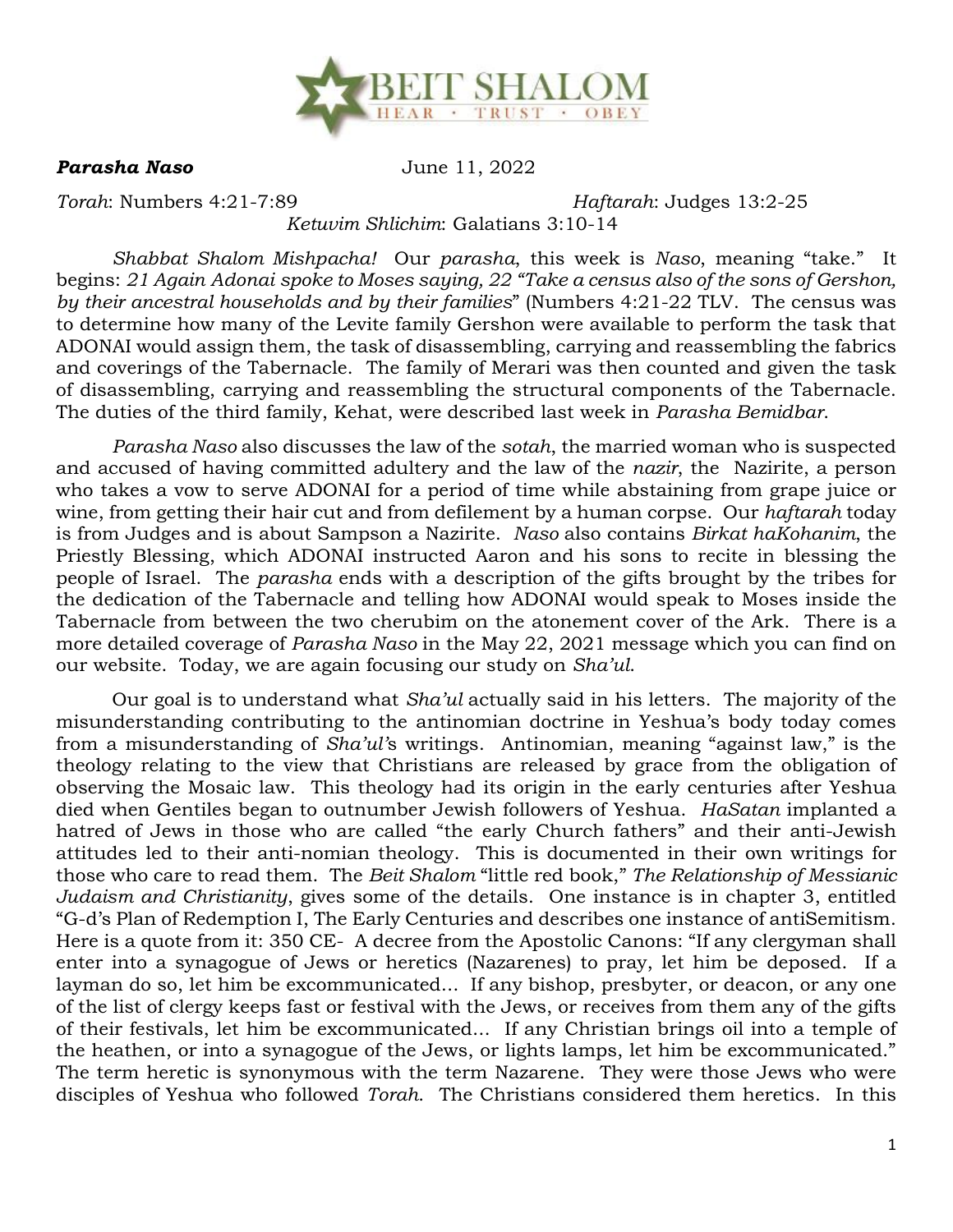we see that in the year 350 CE, antinomian doctrine was fully developed and the love that Yeshua commanded between His followers was completely absent.

Those who follow an antinomian doctrine today generally have no idea how or why it is what it is or how it started and just continue to follow it because that is what they have been taught. Many, many followers of Yeshua who follow this doctrine do so conscientiously and in good faith. We do not criticize them. That is their prerogative. Even if we differ in belief, we wish to be in love and unity of faith with those who disagree with us. We are called to love our brothers and sisters in Yeshua even more than we love our neighbor. Yeshua said that we are to love our neighbor as ourselves (Matthew 22:39), but we are to love our fellow believers as He has loved us (John 15:12). That's very difficult for even the most faithful follower of Yeshua, but we must try. We do have unity of faith with regard to the *Besorah*, the Gospel. We believe exactly as they believe, that salvation is by faith through ADONAI's grace alone. It is after salvation that we differ in our understanding of Scripture.

In our *Torah* service today we read from *Sha'ul*'s letter to the Galatian congregation: *10 For all who rely on the deeds of Torah are under a curse—for the Scriptures say, "Cursed is everyone who does not keep doing everything written in the scroll of the Torah." 11 It is clear that no one is set right before God by Torah, for "the righteous shall live by emunah*." (Galatians 3:10-11 TLV). We understand verse 11 very well and do not attempt to be set right before Gd by keeping *Torah*. We only rely on *emunah*, faith in Yeshua, for salvation.

Here is an example which will make it easier to understand this concept. It's very similar to being a citizen of a nation. Each nation has requirements for becoming a citizen. A person must first make application for citizenship and then follow all of the requirements for becoming a citizen. Once he or she is a citizen, they must follow all the laws and regulations of the nation as well as of the states, counties and cities. There are laws for becoming a citizen and laws to follow once you become a citizen.

Yeshua is a king and He has a kingdom. Before knowing Yeshua, we were outside His kingdom, non-citizens. When we repented of our sins and trusted in Him by faith, we became citizens of His kingdom, a citizenship which is in heaven. That's what *Sha'ul* was referring to in verse 11. We do not keep *Torah* for salvation. Even if it could be kept perfectly, *Torah* has no power to bring us to right standing before Yeshua. But, once we became citizens, there are rules and laws which we must follow as citizens of Yeshua's kingdom. It's our job to understand what they are. Just as in the United States, ignorance of the law is no excuse. The manufacturer's handbook, Scripture, clearly describes all these laws for us. ADONAI's law for salvation is that we must trust in Yeshua using our faith. Once we have done that, we are citizens of His kingdom, but also covenant members of the New Covenant which ADONAI made with Israel. ADONAI's second set of rules and regulations then come into play after we have trusted Yeshua. It is then that we are required to obey ADONAI's *mitzvot*, His commandments that are currently in effect. It's just that simple. The rules for getting saved are one set of rules and the rules for life in Messiah after being saved are a separate set of rules.

That is what the "curse of the Law" is about. It's about entry into the covenant. In describing this process, *Sha'ul* was writing about what was happening during his day and time. The Complete Jewish Study Bible makes it clearer. *<sup>10</sup> For everyone who depends on legalistic observance of Torah commands lives under a curse, since it is written, "Cursed is everyone who does not keep on doing everything written in the Scroll of the Torah." <sup>11</sup> Now it is evident that no one comes to be declared righteous by God through*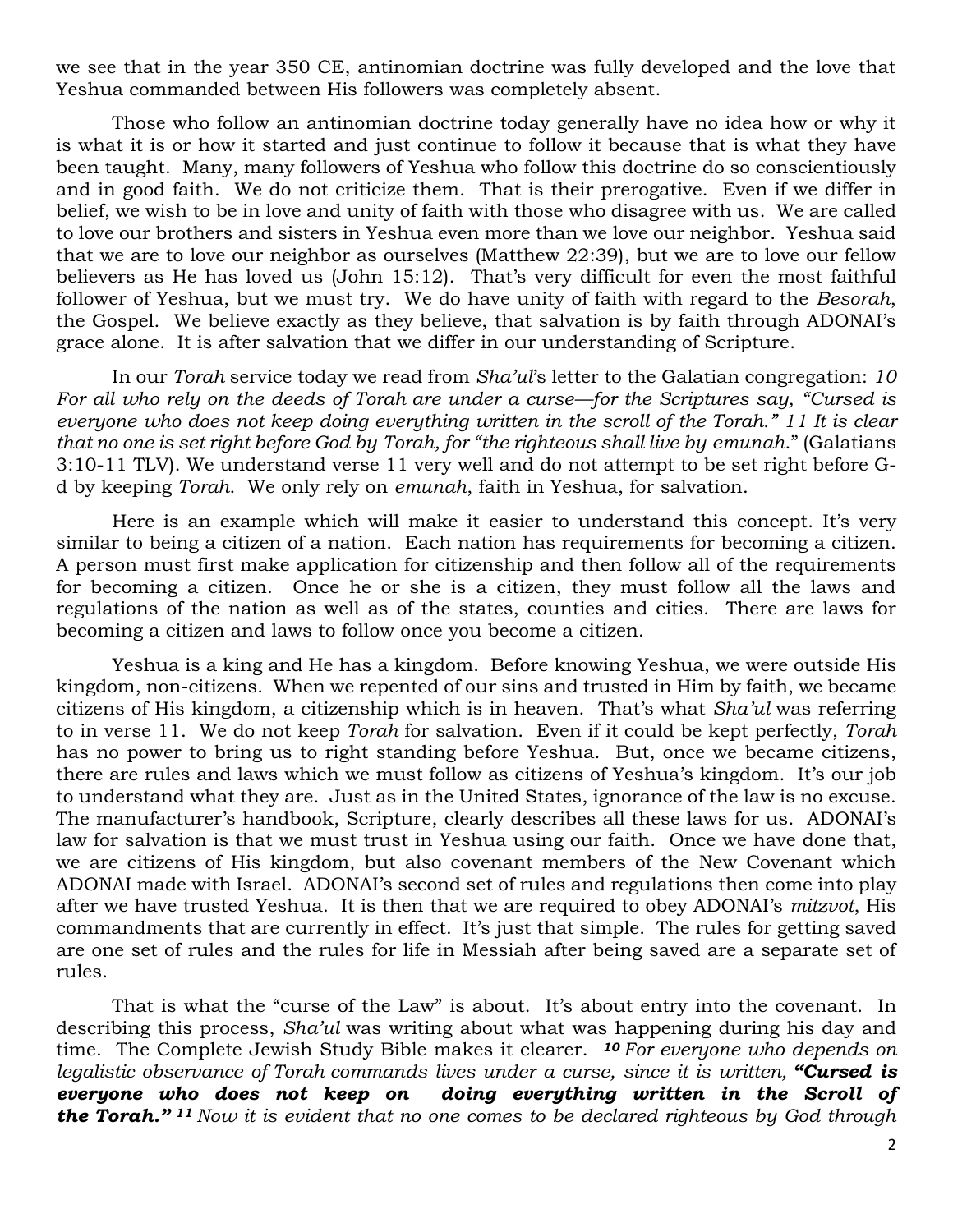*legalism, since "The person who is righteous will attain life by trusting and being faithful***."** (Galatians 3:10-11 CJB). The first bold statement, *Cursed is everyone*, is a reference to Deuteronomy 27:3. Israel under the Mosaic Covenant was required to continue to be faithful to the commands of *Torah*. But, that was after trusting. Abraham trusted and ADONAI credited it to him as righteousness. The Israelites coming out of Egypt had a form of trust by first, believing that "G-d is" and second, by submitting to His will. They could not have committed to His covenant if they didn't believe that He was ADONAI. The second bold statement, *"The person who is righteous will attain life by trusting and being faithful***,"** is a quote from Habakkuk 2:4, which shows that under the Mosaic Covenant, that the same way that Abraham became righteous was the way that Israel attained life.

*Sha'ul* was writing these things to the Galatians, a group of Gentiles, who began following Yeshua after giving them his own testimony and teaching. He made the way of salvation clear to them by saying: *16 Yet we know that a person is set right not by deeds based on Torah, but rather through putting trust in Messiah Yeshua. So even we have put our trust in Messiah Yeshua, in order that we might be set right based on trust in Messiah and not by deeds based on Torah—because no human will be justified by deeds based on Torah.* (Galatians 2:16 TLV). But now, a group of Jews had gone to Galatia to try and convince the people that they must convert to Judaism. We know that is what they were doing because they were trying to get the Galatian men to be circumcised. "Circumcised" is a code word meaning "convert to Judaism." Becoming a Jewish proselyte, in addition to circumcision, required a male to be immersed, and to observe not only the whole written *Torah*, but also the whole oral *torah* which was supposedly passed down from Moses. In Acts 15, the Jerusalem Council decided that this was not required of new Gentile followers of Yeshua. *Sha'ul* continued: **<sup>12</sup>** *Furthermore, legalism is not based on trusting and being faithful, but on [a misuse of] the text that says, "Anyone who does these things will attain life through them***."** (Galatians 3:12 CJB). The bold statement is from Leviticus 18:5. The life described was the limited atonement offered by the *Yom Kippur* sacrifices from year to year. Nowhere in Galatians do we find that *Sha'ul* said that *Torah* is not to be obeyed. It is, but not to obtain righteousness. Righteousness can only be obtained by trust, faith, in Messiah Yeshua's death on the tree, which is the focus of *Sha'ul*'s message to the Galatians.

**<sup>13</sup>** *The Messiah redeemed us from the curse pronounced in the Torah by becoming cursed on our behalf; for the Tanakh says, "Everyone who hangs from a stake comes under a curse***."** (Galatians 3:13 CJB). Yeshua became a curse for us by hanging on a cross, a stake, symbolically a tree. The bold statement is from Deuteronomy: *22 "Suppose a man is guilty of a sin with a death sentence and he is put to death, and you hang him on a tree. 23 His body is not to remain all night on the tree—instead you must certainly bury him the same day, for anyone hanged is a curse of God. You must not defile your land that Adonai your God is giving you as an inheritance*" (Deuteronomy 21:22-23 TLV). This is why the Jewish authorities wanted Yeshua's body to be taken down before sundown. Usually, the Romans left the bodies of those crucified on the stake until they were rotting, a warning which kept the population in fear of Roman law. Yeshua became cursed by G-d for us by hanging on a tree. He took the curse for us, otherwise our sins would have convicted us.

When Yeshua died on the "tree" by becoming a curse for us, He freed us from the curse of *Torah*. When He died on the stake, the cross, ADONAI changed the system by cutting a New Covenant with Yeshua's blood. He changed the way of having Israel and individual Israelites maintain covenant relationship with Him. From Yeshua's death forward, it was no longer a year to year group salvation and a covering of sins based upon the Levitical High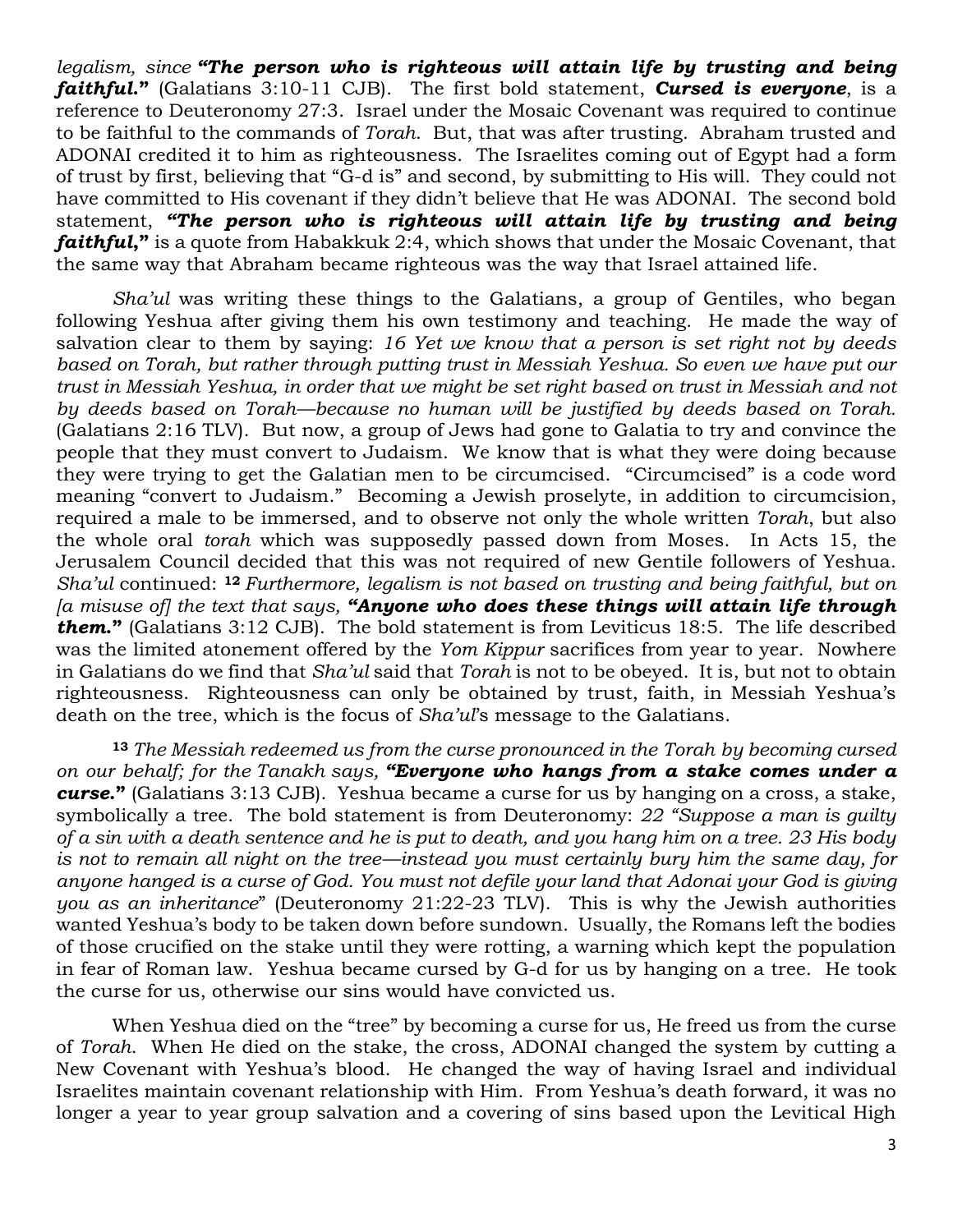Priest's sacrifice on *Yom Kippur*. It was now an individual and personal responsibility of each Israelite to maintain his own covenant relationship and also the Gentile who entered the covenant. *13 "Messiah liberated us from Torah's curse, having become a curse for us (for it is written, 'Cursed is everyone who hangs on a tree')— 14 in order that through Messiah Yeshua the blessing of Abraham might come to the Gentiles, so we might receive the promise of the Ruach through trusting faith*" (Galatians 3:13-14 TLV). The individual covenant relationship with ADONAI also became available to Gentiles through Yeshua's sacrifice, "the blessing of Abraham." The blessing of Abraham for the Gentiles is that they would receive the same blessing which Abraham received, the Good News of Messiah through faith. *8 The Scriptures, foreseeing that God would justify the Gentiles by faith, proclaimed the Good News to Abraham in advance, saying, "All the nations shall be blessed through you." 9 So then, the faithful are blessed along with Abraham, the faithful one* (Galatians 3:8-9 TLV). As a result of this, all Gentiles who have trusted Yeshua are spiritual descendants of Abraham. What *Sha'ul* didn't say to the Galatians, because his message was specifically to them and to other Gentiles, is that trusting faith, the blessing of Abraham, also came to the Jews through Yeshua's sacrifice on the tree.

**<sup>15</sup>** *Brothers, let me make an analogy from everyday life: when someone swears an oath, no one else can set it aside or add to it. <sup>16</sup> Now the promises were made to Avraham and to his seed. It doesn't say, "and to seeds," as if to many; on the contrary, it speaks of one — "and to your seed" — and this "one" is the Messiah*. (Galatians 3:15-16 CJB). "*And to your seed*" is a quote from Genesis (12:7, 13:15, 17:7, 24:7). In the next verses *Sha'ul* goes on to explain that the legal part of the *Torah* which came into existence 430 years later, does not nullify the promise made to Abraham. This is a reference to what was said earlier: **<sup>8</sup>** *Also the Tanakh, foreseeing that God would consider the Gentiles righteous when they live by trusting and being faithful, told the Good News to Avraham in advance by saying, "In connection with you, all the Goyim will be blessed." <sup>9</sup> So then, those who rely on trusting and being faithful are blessed along with Avraham, who trusted and was faithful*. (Galatians 3:8-9 CJB). In saying *"In connection with you, all the Goyim will be blessed," Sha'ul* was quoting Genesis 12:3. Another promise ADONAI made to Abraham was that his descendants would inherit the Land of Canaan, but the promise to the Gentiles was that through Abraham's seed Yeshua, they would be blessed. He explained that if *the promise of the blessing of the Gentiles* came from the legal part of the *Torah*, it would no longer be a promise, but G-d gave it to Abraham as a promise. (Galatians 3:18). From this, it is confirmed that the promise comes through righteousness obtained through faith and not by legalistically following *Torah* commands. *Sha'ul* further explained by saying: **<sup>23</sup>** *Now before the time for this trusting faithfulness came, we were imprisoned in subjection to the system which results from perverting the Torah into legalism, kept under guard until this yet-to-come trusting faithfulness would be revealed*. (Galatians 3:23 CJB). Before Yeshua died as a sin sacrifice, it was the misuse of *Torah* by Pharisees which perverted ADONAI's righteous *Torah* into legalism. And, that is what *Sha'ul* is combatting with the Galatians. He is trying to convince them to turn away from the legalistic system brought to them by a group of Pharisees.

The *Torah* functioned as a custodian, a guardian according to the TLV, until Messiah came: **<sup>24</sup>** *Accordingly, the Torah functioned as a custodian until the Messiah came, so that we might be declared righteous on the ground of trusting and being faithful. <sup>25</sup> But now that the time for this trusting faithfulness has come, we are no longer under a custodian*. (Galatians 3:24 CJB). *Sha'ul* says "we" twice, emphasizing that he was formerly under the perverted system. The *Tora*h was a custodian for the Jews until Messiah came, but now no longer.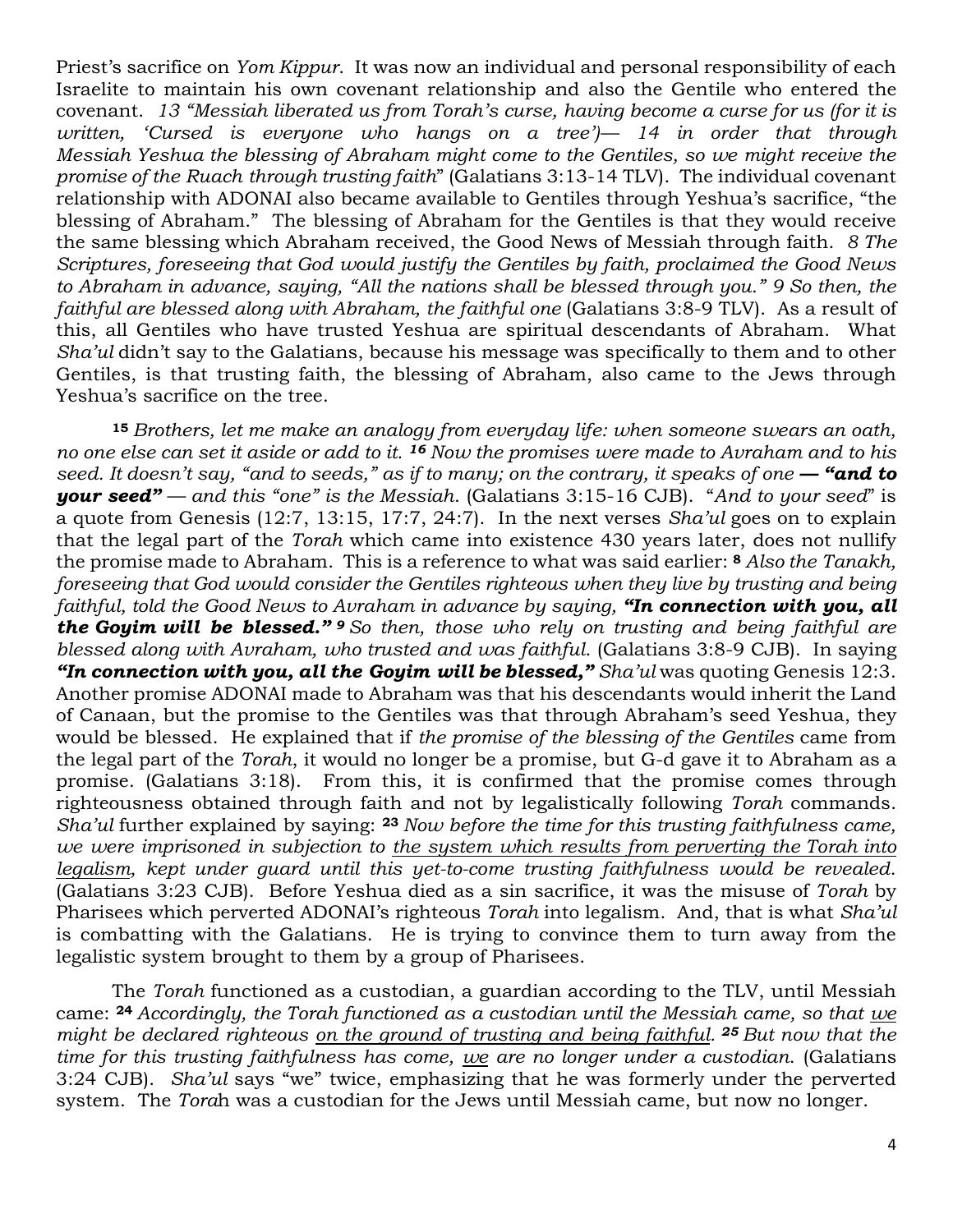Now that Messiah has come, the New Covenant which is entered by faith in Yeshua, is the active covenant for both Jews and Gentiles. Only Jews and Gentiles who have trusted Yeshua are a part of the New Covenant and have the promise of eternal life. While all Jews have ADONAI's promise of the Land, those outside the promise of Abraham's "seed" have a false hope. 11 *For the life of the creature is in the blood, and I have given it to you on the altar to make atonement for your lives—for it is the blood that makes atonement because of the life*. (Leviticus 17:11 TLV). They have based their atonement on manmade rules which they have substituted for blood sacrifice. If there was currently a Temple and a Levitical priesthood and they were obediently following *Torah*, they would still be under the custodian which granted a limited form of atonement, year to year atonement. But, there is no Temple and no Levitical priesthood. Those today who have rejected Yeshua's blood sacrifice and trust in their own manmade rules of salvation, *Torah*, *Tefillah* and *Tzedakah*, the study of Torah, prayer and giving alms, as substitutes for the daily Temple sacrifices are trusting in a false hope. Yeshua and His New Covenant is the only way!

*Sha'ul* then presents the analogy of an heir to an estate. He explains that as long as the heir is a minor, even though he will eventually own the estate, until he inherits, he is no different than a slave. Just as a slave can be told everything he is to do, so is the minor until he comes of age. Until then, he is subject to his guardian's directions. (Galatians 4:1-2). Then he wrote: *<sup>3</sup> So it is with us — when we were "children" we were slaves to the elemental spirits of the universe; <sup>4</sup> but when the appointed time arrived, God sent forth his Son. He was born from a woman, born into a culture in which legalistic perversion of the Torah was the norm, <sup>5</sup> so that he might redeem those in subjection to this legalism and thus enable us to be made God's sons. (Galatians 4:3-5 CJB).* Even though they were sons and daughters and heirs, they made themselves slaves by perverting *Torah*. By again saying we, *Sha'ul* pointed out that he was formerly a part of the system of legalistic perversion of *Torah* as a Pharisee before knowing Yeshua. His testimony is that he is still a Pharisee, but after knowing Yeshua, a very enlightened one. Being slaves to the elemental spirits of the universe was what resulted from the legalistic perversion of the *Torah*. Yeshua was born into a culture in which the Pharisees had been perverting the *Torah* into their own legalistic system, the system devised in their own minds from the elemental spirits of nature, not from ADONAI. **<sup>10</sup>** *You observe special days, months, seasons and years! <sup>11</sup> I fear for you that my work among you has been wasted*! (Galatians 4:10-11 CJB). This is not about what the Galatians formerly believed and observed as pagans. They had not gone back to that. They were still trusting in Yeshua. This is about what was introduced to them by the Judean influencers, possibly, elements from oral *torah* or a perversion of written *Torah*.

*Sha'ul* continued with his theme of perversion of legalism by saying: **<sup>21</sup>** *Tell me, you who want to be in subjection to the system that results from perverting the Torah into legalism, don't you hear what the Torah itself says? <sup>22</sup> It says that Avraham had two sons, one by the slave woman and one by the free woman. <sup>23</sup> The one by the slave woman was born according to the limited capabilities of human beings, but the one by the free woman was born through the miracle-working power of God fulfilling his promise*. (Galatians 4:21-23 CJB). Abraham through Sara's prompting did not wait upon ADONAI's promise, but took matters into his own hands in a manner similar to the Pharisees. He sought an heir through the slave woman through his own power. But, even though he did that, when the time came the promised son was born through ADONAI's miracle working power. Also, when the time came, Yeshua became ADONAI's promised Son whose blood brought life. **<sup>24</sup>** *Now, to make a midrash on these things: the two women are two covenants. One is from Mount Sinai and bears children for slavery — this is Hagar. <sup>25</sup> Hagar is Mount Sinai in Arabia; she corresponds to the present*